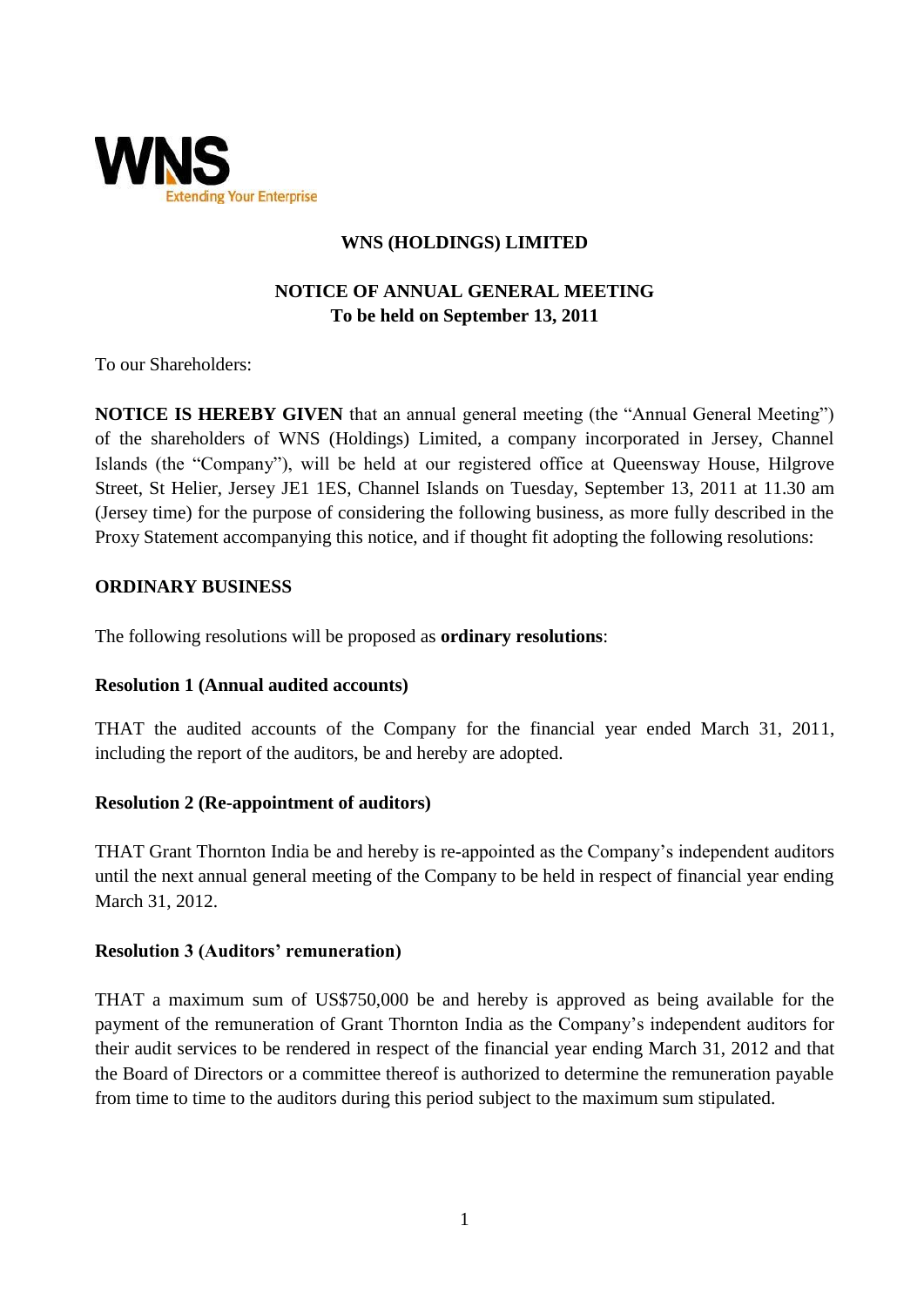### **Resolution 4 (Re-election of Class II Director)**

THAT Mr. Keshav R. Murugesh be and hereby is re-elected to hold office as a Class II Director from the date of the Annual General Meeting.

## **Resolution 5 (Re-election of Class II Director)**

THAT Mr. Albert Aboody be and hereby is re-elected to hold office as a Class II Director from the date of the Annual General Meeting.

# **Resolution 6 (Approval of Directors' remuneration for the period from the Annual General Meeting until the next annual general meeting of the Company to be held in respect of the financial year ending March 31, 2012)**

THAT:

- (a) an aggregate sum of US\$3 million be and hereby is approved as being available for the payment of remuneration and other benefits (excluding the making of awards of options and restricted share units referred to in (b) below) to the Directors of the Company, to be applied as the Directors may decide in their discretion, for the period from the Annual General Meeting until the next annual general meeting of the Company to be held in respect of the financial year ending March 31, 2012; and
- (b) as a further part of the Directors' remuneration, the making of awards of options and restricted share units ("Awards") under the Amended and Restated 2006 Incentive Award Plan (as so amended and restated) (the "Plan") to Directors by the compensation committee of the Board of Directors in its discretion for the period from the Annual General Meeting until the next annual general meeting of the Company to be held in respect of the financial year ending March 31, 2012 be and hereby is approved, provided that the maximum aggregate number of ordinary shares in the capital of the Company that may be issued or transferred pursuant to any Awards made or to be made to the Directors pursuant to the Plan is limited to 6.2 million.

### **SPECIAL BUSINESS**

The following resolution will be proposed as an ordinary resolution:

**Resolution 7 (Subject to the consent of the Jersey Financial Services Commission being given, increase in the ordinary shares/American Depositary Shares ("ADSs") available for grant under the Plan by 2.2 million ordinary shares/ADSs and adoption of the Company's Second Amended and Restated 2006 Incentive Award Plan to reflect such increase)**

THAT, subject to the consent of the Jersey Financial Services Commission being given, the increase in the ordinary shares/ADSs available for grant under the Plan by 2.2 million ordinary shares/ADSs and the Company's Second Amended and Restated 2006 Incentive Award Plan, substantially in the form set out in Appendix A to the accompanying Proxy Statement, to reflect such increase be approved and adopted.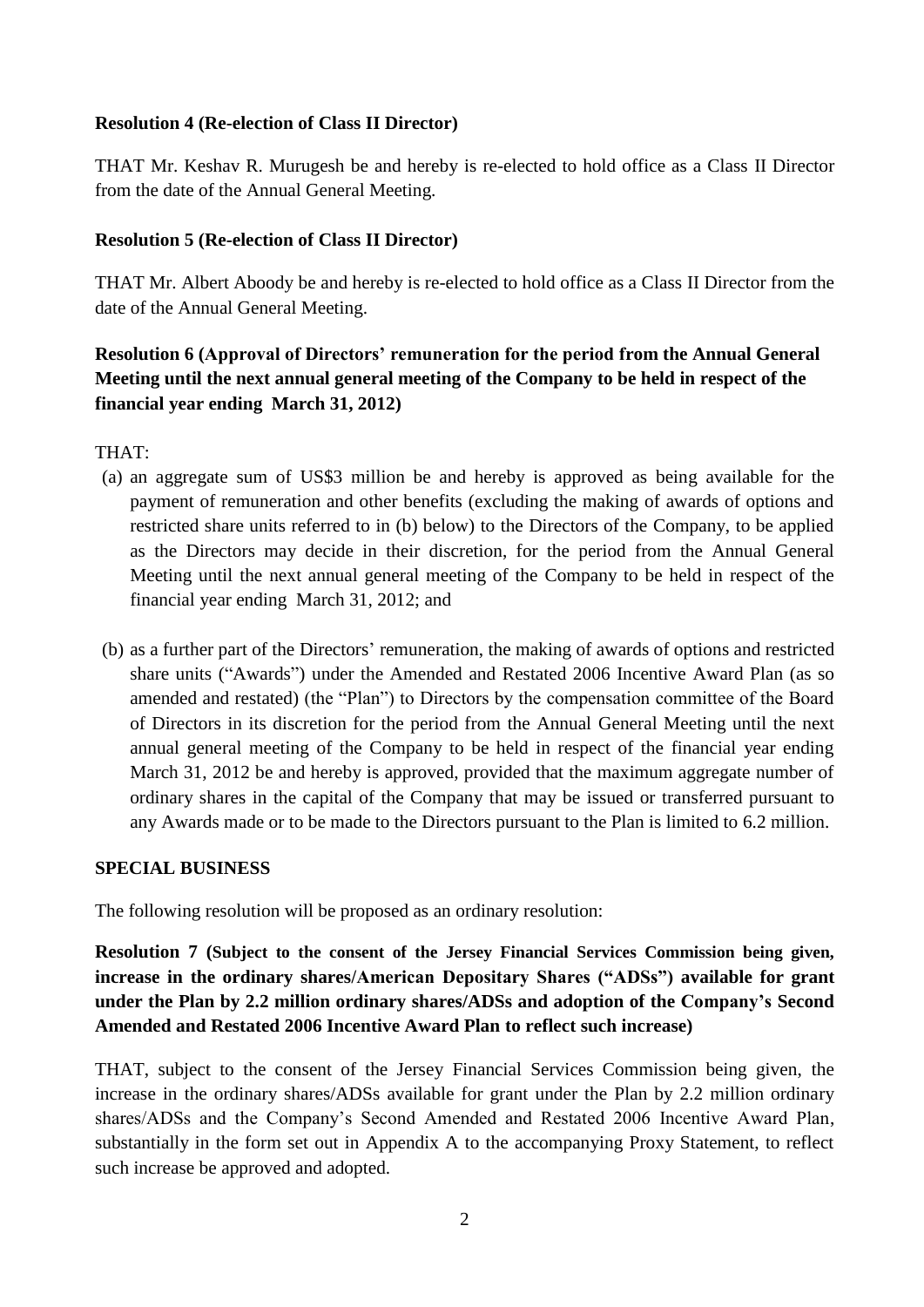#### DATED: AUGUST 9, 2011

BY ORDER OF THE BOARD

**Computershare Company Secretarial Services (Jersey) Limited** Company Secretary

### **Registered Office**: Queensway House, Hilgrove Street, St Helier, Jersey JE1 1ES,

Channel Islands

#### **NOTES**:

- 1. The Board of Directors has fixed the close of business on August 8, 2011 as the record date for determining those persons whose names appear on our Register of Members as holders of our ordinary shares (collectively, our "Shareholders") who will be entitled to receive copies of this Notice of Annual General Meeting, the accompanying Form of Proxy, Proxy Statement and the notice of availability of the Company's annual report on Form 20-F for the financial year ended March 31, 2011 (the "Annual Report").
- 2. A Shareholder entitled to attend and vote at the Annual General Meeting is entitled to appoint a proxy or proxies to attend the Annual General Meeting and, on a poll, to vote on his behalf. A proxy need not be a Shareholder. A Form of Proxy, which should be completed in accordance with the instructions printed thereon, is enclosed with this document. The appointment of a proxy will not prevent a Shareholder from subsequently attending and voting at the Annual General Meeting in person.
- 3. To be valid, the instrument appointing a proxy or proxies, and any power of attorney or other authority (e.g. board minutes) under which it is signed (or a notarized copy of any such power or authority), must be deposited at the office of Computershare Investor Services, Proxy Team at The Pavilions, Bridgwater Road, Bristol, BS99 6ZY not less than 48 hours before the time appointed for the holding of the Annual General Meeting or any adjournment thereof or for the taking of a poll at which the proxy proposes to vote.
- 4. A proxy may be revoked by: (i) giving the Company notice in writing deposited at the office of Computershare Investor Services, Proxy Team at The Pavilions, Bridgwater Road, Bristol, BS99 6ZY before the commencement of the Annual General Meeting or any adjournment thereof or for the taking of a poll at which the proxy proposes to vote; (ii) depositing a new Form of Proxy with the Company Secretary before the commencement of the Annual General Meeting or any adjournment thereof or for the taking of a poll at which the proxy proposes to vote (although it should be noted that the new Form of Proxy will only be a valid proxy, as opposed to being capable of revoking an earlier Form of Proxy, if deposited not less than 48 hours before the time appointed for the Annual General Meeting or any adjournment thereof or for the taking of a poll at which the proxy proposes to vote); or (iii) attending in person and voting on a poll.